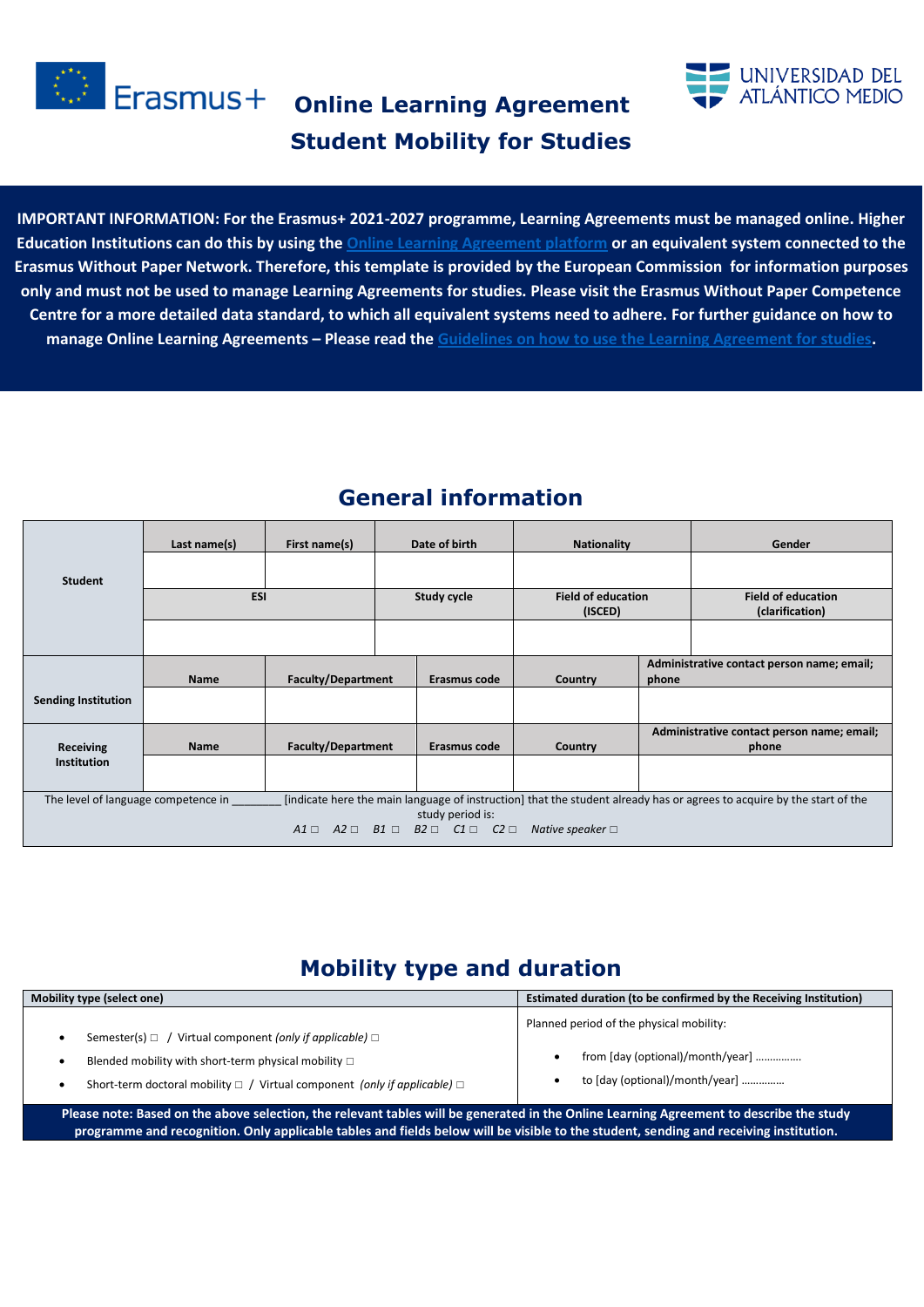# **Study Programme at the Receiving Institution**

*Mobility type: Semester(s)*

11

| <b>Table A</b> | Component<br>code<br>(if any) | Component title at the Receiving Institution<br>(as indicated in the course catalogue)                                                 | Semester<br>[e.g. autumn/spring; term] | Number of ECTS credits (or equivalent)<br>to be awarded by the Receiving<br>Institution upon successful completion |
|----------------|-------------------------------|----------------------------------------------------------------------------------------------------------------------------------------|----------------------------------------|--------------------------------------------------------------------------------------------------------------------|
|                |                               |                                                                                                                                        |                                        |                                                                                                                    |
|                |                               |                                                                                                                                        |                                        |                                                                                                                    |
|                |                               |                                                                                                                                        |                                        |                                                                                                                    |
|                |                               |                                                                                                                                        |                                        |                                                                                                                    |
|                |                               |                                                                                                                                        |                                        |                                                                                                                    |
|                |                               |                                                                                                                                        |                                        |                                                                                                                    |
|                |                               |                                                                                                                                        |                                        |                                                                                                                    |
|                |                               |                                                                                                                                        |                                        | Total:                                                                                                             |
|                |                               | Web link to the course catalogue at the Receiving Institution describing the learning outcomes: [web link to the relevant information] |                                        |                                                                                                                    |

### **Recognition at the Sending Institution** *Mobility type: Semester(s)*

| <b>Table B</b> | Component<br>code<br>(if any)                                                                                                         | Component title at the Sending Institution<br>(as indicated in the course catalogue) | Semester<br>[e.g. autumn/spring;<br>term] | <b>Number of ECTS</b><br>credits (or equivalent)<br>to be recognised by<br>the Sending Institution | <b>Automatic recognition</b>  |  |  |  |
|----------------|---------------------------------------------------------------------------------------------------------------------------------------|--------------------------------------------------------------------------------------|-------------------------------------------|----------------------------------------------------------------------------------------------------|-------------------------------|--|--|--|
|                |                                                                                                                                       |                                                                                      |                                           |                                                                                                    | No <sub>1</sub><br>Yes $\Box$ |  |  |  |
|                |                                                                                                                                       |                                                                                      |                                           |                                                                                                    | No <sub>1</sub><br>Yes $\Box$ |  |  |  |
|                |                                                                                                                                       |                                                                                      |                                           |                                                                                                    | No <sub>1</sub><br>Yes $\Box$ |  |  |  |
|                |                                                                                                                                       |                                                                                      |                                           |                                                                                                    | No <sub>1</sub><br>Yes $\Box$ |  |  |  |
|                |                                                                                                                                       |                                                                                      |                                           |                                                                                                    | Yes $\Box$<br>No <sub>1</sub> |  |  |  |
|                |                                                                                                                                       |                                                                                      |                                           |                                                                                                    | No <sub>1</sub><br>Yes $\Box$ |  |  |  |
|                |                                                                                                                                       |                                                                                      |                                           |                                                                                                    | No <sub>1</sub><br>Yes $\Box$ |  |  |  |
|                |                                                                                                                                       |                                                                                      |                                           | Total:                                                                                             |                               |  |  |  |
|                | Provisions applying if the student does not complete successfully some educational components: [web link to the relevant information] |                                                                                      |                                           |                                                                                                    |                               |  |  |  |

# **If applicable, description of the virtual component at Receiving Institution and recognition at the Sending Institution**

#### *Mobility type: Semester(s)*

| <b>Table C</b> | Component<br>code (if any) | Component title or description of the study<br>programme at the Receiving Institution | Short description of the virtual component<br>(obligatory field): | Number of<br><b>ECTS</b> credits to<br>be awarded | <b>Automatic</b><br>recognition |
|----------------|----------------------------|---------------------------------------------------------------------------------------|-------------------------------------------------------------------|---------------------------------------------------|---------------------------------|
|                |                            |                                                                                       |                                                                   |                                                   | No <sub>1</sub><br>Yes $\Box$   |
|                |                            |                                                                                       |                                                                   |                                                   | No <sub>1</sub><br>Yes $\Box$   |
|                |                            |                                                                                       |                                                                   |                                                   | No <sub>1</sub><br>Yes $\Box$   |
|                |                            |                                                                                       |                                                                   | Total:                                            |                                 |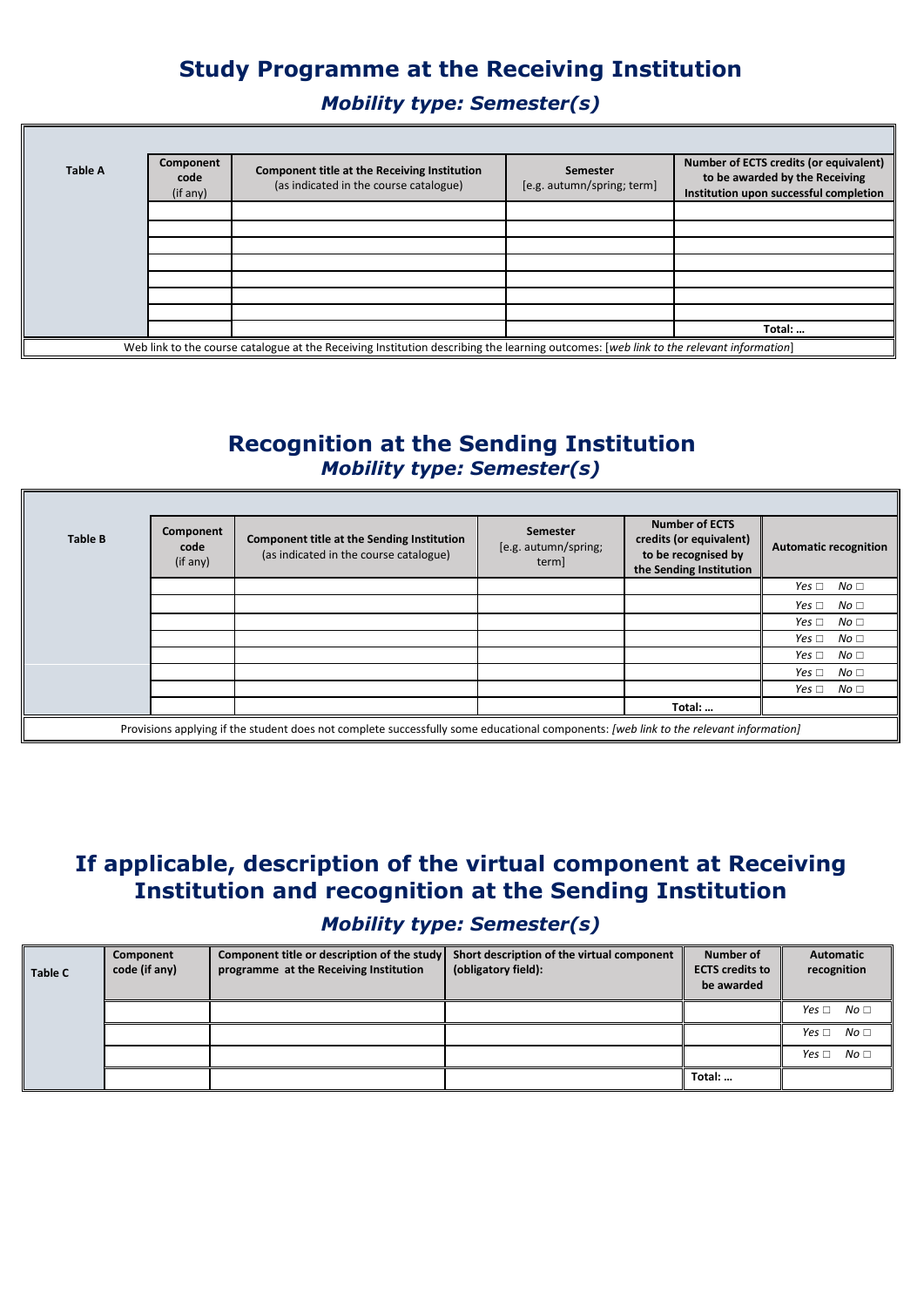### **Study Programme at Receiving Institution and recognition at the Sending Institution**

### *Mobility type: Blended mobility with short-term physical mobility*

| Component<br>code (if any) | Component title or description of the<br>mobility programme | Short description of the virtual component<br>(obligatory field): | Number of<br><b>ECTS</b> credits to<br>be awarded | <b>Automatic</b><br>recognition |
|----------------------------|-------------------------------------------------------------|-------------------------------------------------------------------|---------------------------------------------------|---------------------------------|
|                            |                                                             |                                                                   |                                                   | No <sub>1</sub><br>Yes $\Box$   |
|                            |                                                             |                                                                   |                                                   | No <sub>1</sub><br>Yes $\Box$   |
|                            |                                                             |                                                                   |                                                   | No <sub>1</sub><br>Yes $\Box$   |
|                            |                                                             |                                                                   | Total:                                            |                                 |

### **Study Programme at Receiving Institution and recognition at the Sending Institution**

#### *Mobility type: Short-term doctoral mobility*

| Component<br>code (if any) | Component title or description of the<br>mobility programme | Short description of the virtual component<br>(optional field): | Number of<br><b>ECTS credits to</b><br>be awarded | Automatic<br>recognition         |
|----------------------------|-------------------------------------------------------------|-----------------------------------------------------------------|---------------------------------------------------|----------------------------------|
|                            |                                                             |                                                                 |                                                   | No <sub>1</sub><br>Yes $\square$ |
|                            |                                                             |                                                                 |                                                   | $Yes \Box No \Box$               |
|                            |                                                             |                                                                 |                                                   | No <sub>1</sub><br>Yes $\Box$    |
|                            |                                                             |                                                                 | Total:                                            |                                  |

# **Commitment of the three parties**  *Any Mobility type*

By digitally signing this document, the student, the Sending Institution and the Receiving Institution confirm that they approve the Online Learning Agreement and that they will comply with all the arrangements agreed by all parties. Sending and Receiving Institutions undertake to apply all the principles of the Erasmus Charter for Higher Education relating to mobility for studies The Beneficiary Institution and the student should also commit to what is set out in the Erasmus+ grant agreement. The Receiving Institution confirms that the educational components listed are in line with its course catalogue or as agreed otherwise and should be available to the student. The Sending Institution commits to recognise all the credits or equivalent units gained at the Receiving Institution for the successfully completed educational components and to count them towards the student's degree. The student and the Receiving Institution will communicate to the Sending Institution any problems or changes regarding the study programme, responsible persons and/or study period.

| Commitment                                         | <b>Name</b> | <b>Email</b> | <b>Position</b> | Date | <b>Digital Signature</b> |
|----------------------------------------------------|-------------|--------------|-----------------|------|--------------------------|
| Student                                            |             |              | Student         |      |                          |
| Responsible person at the Sending<br>Institution   |             |              |                 |      |                          |
| Responsible person at the Receiving<br>Institution |             |              |                 |      |                          |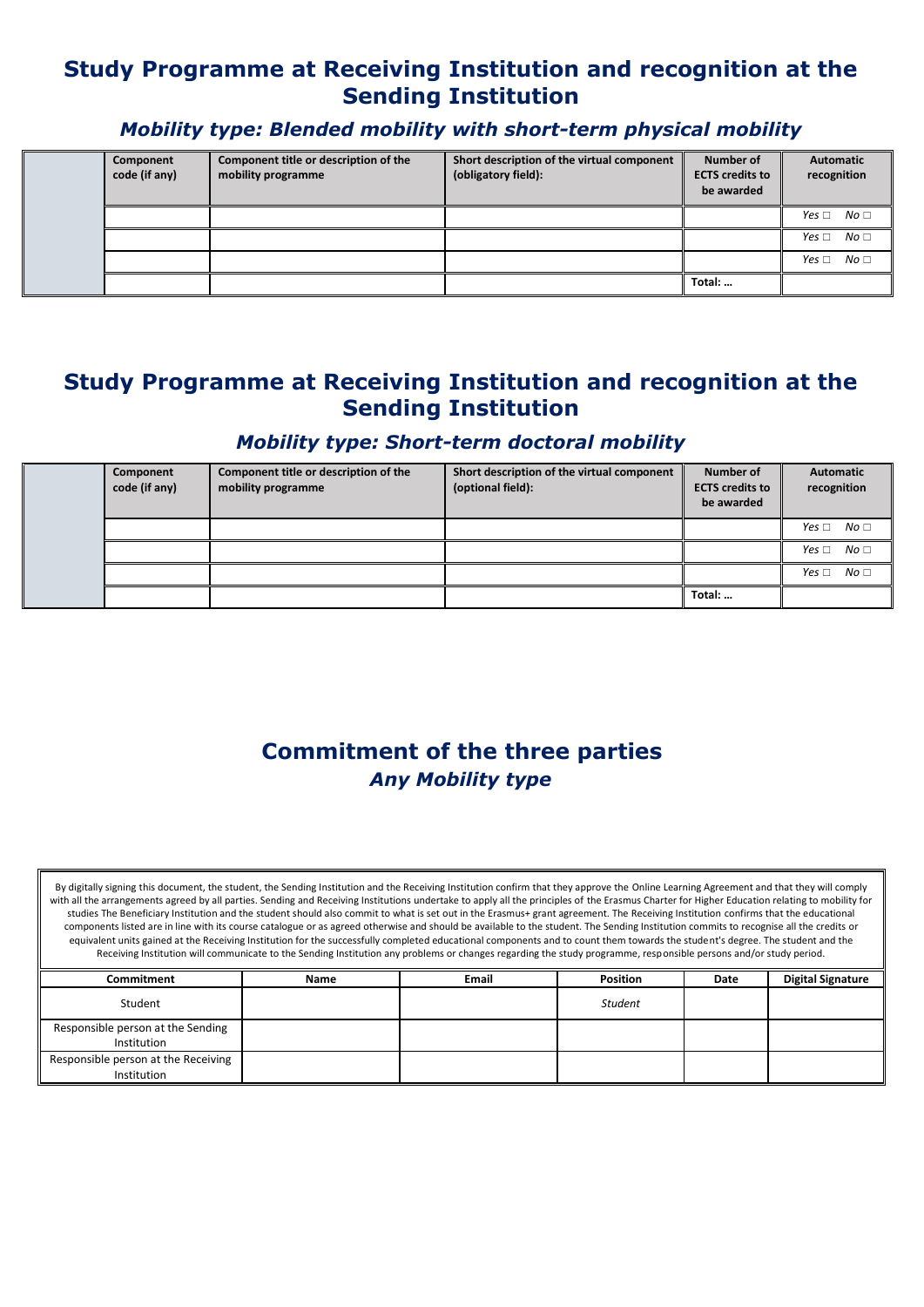# **Changes to the learning agreement**  *Mobility type: Semester(s)*

| <b>Exceptional changes to Table A</b><br>(to be digitally approved by the student, the responsible person in the Sending Institution and the responsible person in the Receiving Institution) |                               |                                                                                                  |                                                        |                                               |                   |                                                     |  |
|-----------------------------------------------------------------------------------------------------------------------------------------------------------------------------------------------|-------------------------------|--------------------------------------------------------------------------------------------------|--------------------------------------------------------|-----------------------------------------------|-------------------|-----------------------------------------------------|--|
| Table A2                                                                                                                                                                                      | Component<br>code<br>(if any) | Component title at the Receiving<br><b>Institution</b><br>(as indicated in the course catalogue) | <b>Deleted</b><br>component<br>[tick if<br>applicable] | Added<br>component<br>[tick if<br>applicable] | Reason for change | Number of<br><b>ECTS</b> credits<br>(or equivalent) |  |
|                                                                                                                                                                                               |                               |                                                                                                  |                                                        |                                               | Choose an item.   |                                                     |  |
|                                                                                                                                                                                               |                               |                                                                                                  |                                                        |                                               | Choose an item.   |                                                     |  |

|                      | <b>Exceptional changes to Table B (if applicable)</b><br>(to be digitally approved by the student and the responsible person in the Sending Institution) |                                                                                                      |                                                     |                                                |                   |                                                     |                                 |
|----------------------|----------------------------------------------------------------------------------------------------------------------------------------------------------|------------------------------------------------------------------------------------------------------|-----------------------------------------------------|------------------------------------------------|-------------------|-----------------------------------------------------|---------------------------------|
| Table B <sub>2</sub> | Component<br>code<br>(if any)                                                                                                                            | Component title at<br>the Sending<br><b>Institution</b><br>(as indicated in the<br>course catalogue) | <b>Deleted</b><br>component<br>[tick if applicable] | <b>Added component</b><br>[tick if applicable] | Reason for change | Number of<br><b>ECTS credits (or</b><br>equivalent) | <b>Automatic</b><br>recognition |
|                      |                                                                                                                                                          |                                                                                                      |                                                     |                                                | Choose an item.   |                                                     | Yes $\Box$<br>No <sub>1</sub>   |
|                      |                                                                                                                                                          |                                                                                                      |                                                     |                                                | Choose an item.   |                                                     | Yes $\Box$<br>No <sub>1</sub>   |

|                      | Exceptional changes to Table C (if applicable)<br>(to be digitally approved by the student and the responsible person in the Sending Institution) |                                                                                       |                                                                         |                             |                                                   |                                 |  |
|----------------------|---------------------------------------------------------------------------------------------------------------------------------------------------|---------------------------------------------------------------------------------------|-------------------------------------------------------------------------|-----------------------------|---------------------------------------------------|---------------------------------|--|
| Table C <sub>2</sub> | Component<br>code (if any)                                                                                                                        | Component title or description of the study<br>programme at the Receiving Institution | Short description of<br>the virtual<br>component<br>(obligatory field): | <b>Reason for</b><br>change | <b>Number of ECTS</b><br>credits to be<br>awarded | <b>Automatic</b><br>recognition |  |
|                      |                                                                                                                                                   |                                                                                       |                                                                         |                             |                                                   | No <sub>1</sub><br>Yes $\Box$   |  |
|                      |                                                                                                                                                   |                                                                                       |                                                                         |                             |                                                   | No <sub>1</sub><br>Yes $\Box$   |  |

#### *In case of changes to the learning agreement for mobility types: Blended mobility with short-term physical mobility or Short-term doctoral mobility, please create a new learning agreement*

# **Glossary**

| <b>Term</b>                              | <b>Definition/Explanation</b>                                                                                                                                                                                                                                                                                                                                                                                                                        |
|------------------------------------------|------------------------------------------------------------------------------------------------------------------------------------------------------------------------------------------------------------------------------------------------------------------------------------------------------------------------------------------------------------------------------------------------------------------------------------------------------|
| <b>Nationality</b>                       | Country to which the person belongs administratively and that issues the ID card and/or passport.                                                                                                                                                                                                                                                                                                                                                    |
| The European Student<br>Identifier (ESI) | A unique European Identifier number used to identify and authenticate students using the<br>Erasmus+ Mobile App and/or the desktop version of the app to fill in and sign their online learning<br>agreement. If the sending institution does not issue an ESI for its students an alternative<br>mechanism for identifying and authenticating students can be accepted. For more information,<br>visit the Erasmus Without Paper Competence Centre. |
| <b>Study cycle</b>                       | Short cycle (EQF level 5) / Bachelor or equivalent first cycle (EQF level 6) / Master or equivalent<br>second cycle (EQF level 7) / Doctorate or equivalent third cycle (EQF level 8).                                                                                                                                                                                                                                                               |
| <b>Field of education</b>                | The ISCED-F 2013 search tool available at http://ec.europa.eu/education/international-standard-                                                                                                                                                                                                                                                                                                                                                      |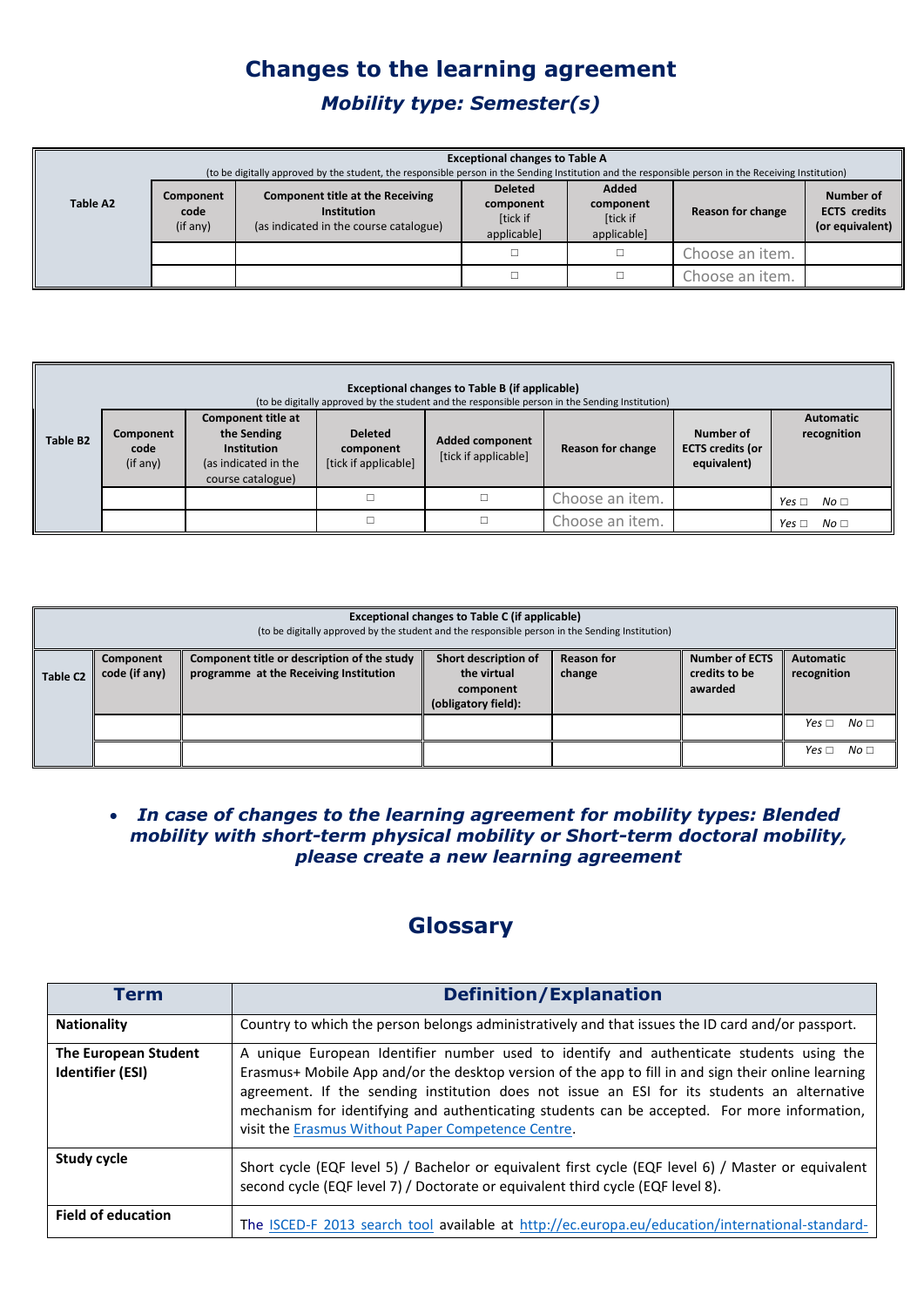|                                                                 | classification-of-education-isced en should be used to find the ISCED 2013 detailed field of<br>education and training that is closest to the subject of the degree to be awarded to the student by<br>the Sending Institution.                                                                                                                                                                                                                                                                                                                                                                                                           |  |
|-----------------------------------------------------------------|-------------------------------------------------------------------------------------------------------------------------------------------------------------------------------------------------------------------------------------------------------------------------------------------------------------------------------------------------------------------------------------------------------------------------------------------------------------------------------------------------------------------------------------------------------------------------------------------------------------------------------------------|--|
| Erasmus code                                                    | A unique identifier that every higher education institution that has been awarded with the Erasmus<br>Charter for Higher Education (ECHE) receives. It is only applicable to higher education institutions<br>located in Programme Countries.                                                                                                                                                                                                                                                                                                                                                                                             |  |
| <b>Administrative Contact</b><br>person                         | A person who provides a link for administrative information and who, depending on the structure<br>of the higher education institution, may be the departmental coordinator or works at the<br>international relations office or equivalent body within the institution.                                                                                                                                                                                                                                                                                                                                                                  |  |
| <b>Mobility type:</b><br>Semester(s)                            | A study period abroad lasting at least one academic term/trimester or 2 months to 12 months                                                                                                                                                                                                                                                                                                                                                                                                                                                                                                                                               |  |
| <b>Blended mobility</b>                                         | Any mobility can be carried out as a "blended mobility" by combining the study period abroad with<br>on virtual component at the receiving institution before, during or after the physical mobility to<br>further enhance the learning outcomes.                                                                                                                                                                                                                                                                                                                                                                                         |  |
| Short description of a<br>virtual component                     | An indication of whether the virtual component is an online course(s), embedded in an course(s)<br>selected at the receiving institution, embedded in a blended intensive programme and/or other<br>type of online activity at the receiving institution along with component title(s) or short description<br>of the online activity.                                                                                                                                                                                                                                                                                                    |  |
| <b>Blended mobility with</b><br>short term physical<br>mobility | If a long-term physical mobility is not suitable, the student may undertake a study period abroad<br>lasting between 5 days and 30 days and combined with a compulsory virtual component to faciliate<br>an online learning exchange and/or teamwork.                                                                                                                                                                                                                                                                                                                                                                                     |  |
| Short-term doctoral<br>mobility                                 | A study period abroad lasting between 5 days and 30 days. An optional virtual component to<br>faciliate an online learning exchange and/or teamwork can be added to further enhance the<br>learning outcomes.                                                                                                                                                                                                                                                                                                                                                                                                                             |  |
| <b>ECTS</b> credits (or<br>equivalent)                          | In countries where the "ECTS" system is not in place, in particular for institutions located in Partner<br>Countries not participating in the Bologna process, "ECTS" needs to be replaced in the relevant<br>tables by the name of the equivalent system that is used, and a web link to an explanation to the<br>system should be added.                                                                                                                                                                                                                                                                                                |  |
| <b>Automatic recognition</b>                                    | All credits gained abroad- as agreed in the Learning Agreement and confirmed by the Transcript of<br>Records - will be transferred without delay and counted towards the students' degree without any<br>additional work or assessment of the student. This is signalled in the learning agreement by the<br>"Yes" check box. If the "No" check box is selected, a clear justification needs to be provided and an<br>indication on what other type of formal recognition will be applied e.g. registration in the students'<br>diploma supplement or Europass Mobility Document.                                                         |  |
| <b>Educational component</b>                                    | A self-contained and formal structured learning experience that features learning outcomes,<br>credits and forms of assessment. Examples of educational components are: a course, module,<br>seminar, laboratory work, practical work, preparation/research for a thesis, mobility window or<br>free electives.                                                                                                                                                                                                                                                                                                                           |  |
| Level of language<br>competence                                 | available<br>description<br>the<br>European<br>Language<br>Levels<br>(CEFR)<br>of<br>Α<br>is<br>at:<br>https://europass.cedefop.europa.eu/en/resources/european-language-levels-cefr                                                                                                                                                                                                                                                                                                                                                                                                                                                      |  |
| Course catalogue                                                | Detailed, user-friendly and up-to-date information on the institution's learning environment that<br>should be available to students before the mobility period and throughout their studies to enable<br>them to make the right choices and use their time most efficiently. The information concerns, for<br>example, the qualifications offered, the learning, teaching and assessment procedures, the level of<br>programmes, the individual educational components and the learning resources. The Course<br>Catalogue should include the names of people to contact, with information about how, when and<br>where to contact them. |  |
| Responsible person at<br>the Sending Institution                | An academic who has the authority to approve the Learning Agreement, to exceptionally amend it<br>when it is needed, as well as to guarantee full recognition of such programme on behalf of the<br>responsible academic body. The name and email of the Responsible person must be filled in only in                                                                                                                                                                                                                                                                                                                                     |  |